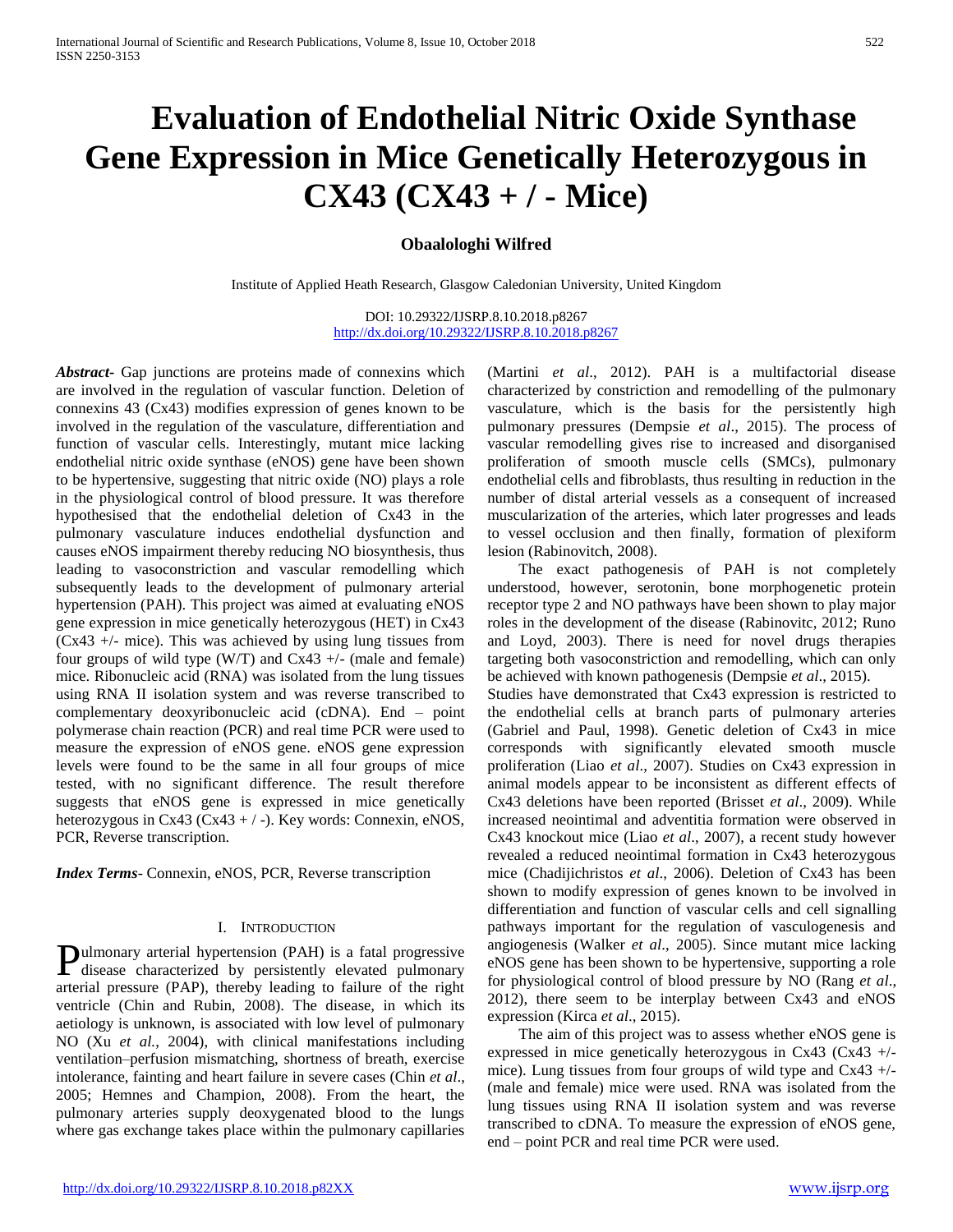## II. MATERIALS AND METHODS

## *Animal model and Tissue preparation*

 The investigation conforms to the United Kingdom Animal procedures act 1986, and with the Guide for the Care and Use of Laboratory Animals published by the US National Institutes of Health (NIH publication,  $8<sup>th</sup>$  Edition, 2011). Ethical approval was granted by the University Ethics Committee. Male and female wild type and connexin 43 heterozygous mice were maintained in group cages, on saw dust bedding, and subjected to a 12 h–12 h light/–dark cycle with food and water provided *ad libitum*. In this study, a total of 12 wild type mice and 12 connexin 43 heterozygous mice aged between 20 and 28 weeks were used. Animals were culled using intraperitoneal administration of pentobarbital sodium (60mg/kg i.p.; JM Loveridge plc, Southampton, UK), lung tissues snap frozen and stored at -80ºC until further use. The tissue samples were labelled as shown in table 1.

## *Extraction of RNA using Nucleospin RNA II isolation system*

 Total RNA was isolated from the mice lung tissues using NucleoSpin® RNA II kit supplied byMacherey-Nagel GmbH & Co. KG, Germany. In proceeding with the RNA extraction from the lung tissues, first, 70% ethanol was prepared from 100% ethanol stock solution. Using the mathematical equation  $M_1V_1 =$  $M_2V_2$ , the volume of water added to ethanol to make it 70% concentratedwas obtained by cross multiplying the equation. V1 = volume of stock solution needed =  $M_2V_2 / M_1$  = (70 x 100) / 100 = 70ml. Therefore, 70ml stock ethanol was diluted with 30ml of water, concentrating it to 70%. Furthermore, a DNAse reaction mix was prepared in an Eppendorf tube by adding 10 μl of reconstituted rDNase to 90 μl Reaction buffer for rDNase, enough for all the samples. The reaction mix was briefly vortexed and stored on ice, and when required, 95µl from it was added to each of the RNA samples. Each of the dissected  $(-10)$ mg) tissue was placed into lysis tubes containing 3 metal beads, 320µl lysis buffer RA1 and 3.5µl TCEP. Using Fast prep -24 homogenizer (MP Biomedicals United Kingdom), tissues were disrupted and homogenized as they were lysed 3 times at speed 5 for 20 seconds. Each time the tissues were lysed, the lysis tubes were removed and placed on ice for 1 minute so as to prevent overheating. The lysate was added to Nucleospin filter unit, which was then placed in a 2ml collection tube. RNA was extracted from the lysate after centrifugation at 13,000 rpm for 1 minute. RNA binding condition was adjusted by adding 320µl of 70% ethanol to each homogenised lysate in the collection tubes after removing the filter units. The content of the collection tubes were properly mixed by pipetting up and down for 5 times, using a pipette man. This was then transferred to a NucleoSpin RNA column in a 2ml collection tube alongside precipitate which had formed. The samples were centrifuged for 30 seconds at 10,00rpm and the flow-through discarded.350 μl of membrane desalting buffer (MDB) was added to the NucleoSpin RNA column and centrifuged at 13,000rpm for 1 minute and then the flow-through was discarded. To digest the DNA, 95µl from the DNase reaction mixture was added directly onto the centre of silica membrane of each of the columns and was then incubated at room temperature for 15 minutes. The silica membrane was washed and dried by first adding 200 $\mu$ l RA2 to each of the spin columns and centrifuging them for 30 seconds at 10,000rpm.

This was shortly followed by placing the columns in fresh collecting tubes. Furthermore, 600µl buffer RA3 was added to the columns in the fresh tubes and then centrifuged for 30 seconds at 10,000rpm. The flow-through was discarded and the columns dried completely by further adding 250µl of RA3 buffer and centrifuging it for 2 minutes at 13,000rpm.Buffers RA2 and RA3 are wash buffers. While RA2 was used to inactivate the rDNase, the more concentrated RA3 was used to efficiently wash the inner rim and dry the membrane completely (Macherey-Nagel, 2015). The columns from the collection tubes were removed and transferred to a 1.5ml Eppendorf tube and 60µl RNAse free water was added directly onto the column membrane. The membranes were completely covered and then centrifuged at 13,000rpm for a minute. The columns were discarded and the tube containing the eluted RNA samples kept on ice before being stored at -20  $\rm{^oC}$  till the next day.

 To avoid contamination and degradation of the RNA, proper care was ensuring gloves were worn and frequently changed when handling RNA samples. Also, reactions were always prepared and kept on ice, thereby preventing RNA degradation.

# *RNA quantification*

 Quantification of the RNA samples was done by using NanoDrop® ND-1000 UV/V Spectrophotometer software (Thermo Fisher Scientific Inc., Waltham, MA, USA) and then calculating the volume of tissue necessary for reverse transcription. The fibre optic measurement surface of the Nano drop device was first cleansed with alcohol to avoid contamination. This was followed by blanking with 1µl RNAse free water directly dropped onto the optic measurement surface. This was followed by clicking the blank and ensuring the wavelength was set to zero, which was the absorbance background against which the samples were measured. Each sample was measured in duplicate and the readings presented in table 2.To know how much of each sample would be used, calculation was made based on the sample with the lowest concentration  $(85ng/\mu l)$  and the required volume of water was added to normalize the tissues (table 2).

# *Primer Design – Reverse transcription (RT)*

 The precision nanoScript 2 RT kit used was supplied by Primerdesign Ltd., Southampton, UK. Frozen reagents were thawed and briefly centrifuged while the rest reagents were placed on ice. 9µl of (85 ng/µl) RNA samples, 0.5 µl Random hexamers and 0.5µl Oligo dTs was added to a thin 0.2ml PCR tube, making up to 10µl. A lid was applied to each sample and was placed in the PCR machine (Biometra GmbH,Göttingen, Germany) and programmed to heat the samples to  $65^{\circ}$ C for 5 minutes, which was the annealing temperature (used as per manufacturer's protocol). After 5 minutes, the samples were retrieved and immediately placed on ice for cooling. A RT master mix was made in a thin walled 0.2 ml PCR tube. For every RT reaction, 10µl of the master mix was added to each sample on ice. The samples were covered with lids and vortexed briefly following a pulse spin and incubated as follows on the PCR machine:  $25^{\circ}$ C for 5 minutes,  $42^{\circ}$ C for 20 minutes (extension step), and  $72^{\circ}$ C for 15 minutes (inactivation step). After the PCR has completed the RT process, the cDNA samples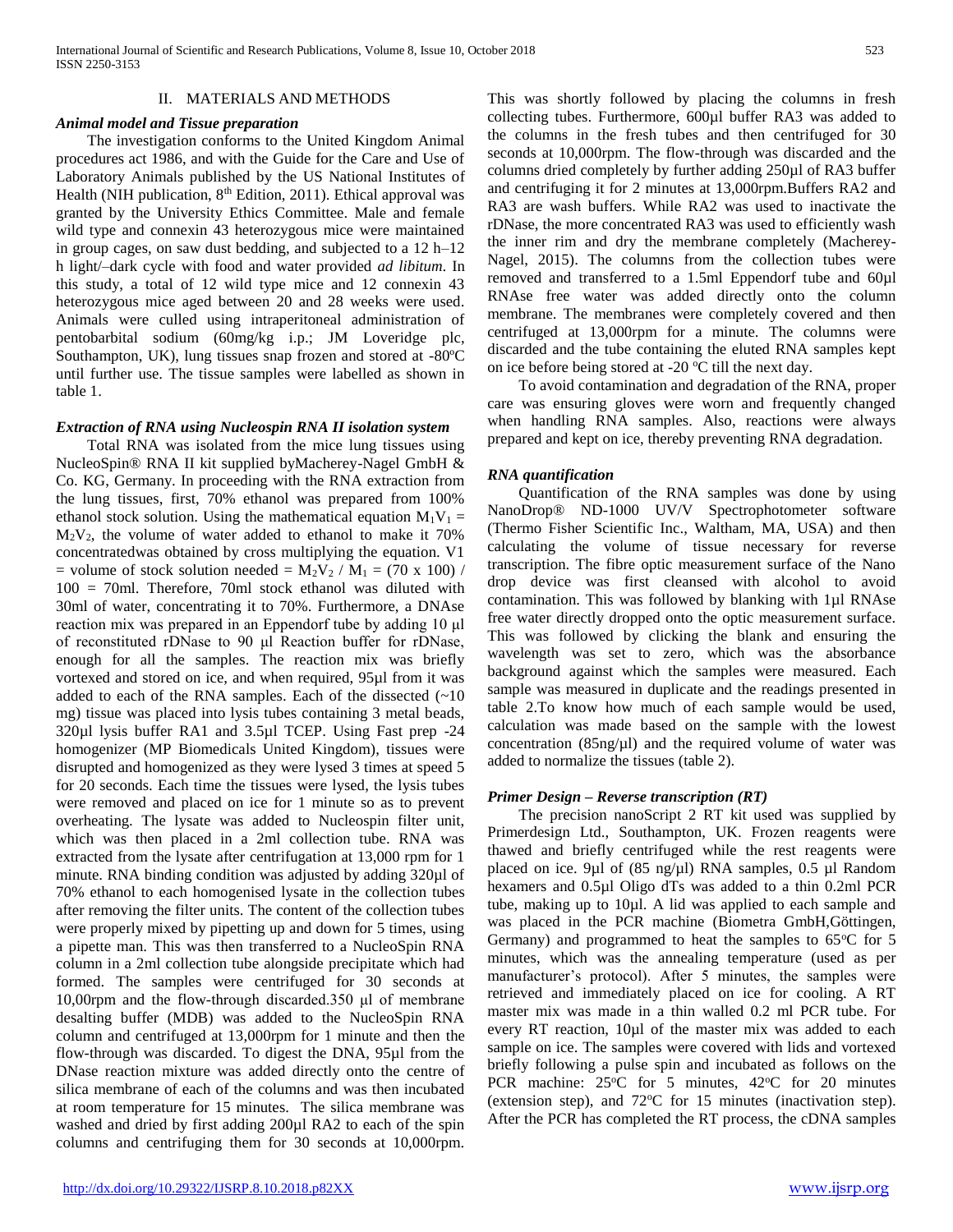were removed from the machine and stored at -20<sup>o</sup>C till further use.

# *Dilution of cDNA*

 When required, 3µl each of stored cDNA was transferred into fresh PCR tubes. cDNA was diluted with 27µl RNAse free water, making it up to 30µl. From the 30µl diluted cDNA, 5µl was transferred to a 0.2ml fresh PCR tube. The diluted cDNA was stored at  $-20^{\circ}$ C for later use.

# *Reverse transcription – Polymerase Chain Reaction (end point PCR*)

 The primers used to amplify the cDNA and their expected product lengths were supplied byApplied Biosystems™ (Roche molecular systems, Inc., Branchburg, USA)and were given as follows: eNOS forward primer: 5'TGGAGAGAGCTTTGCAGCAG'3 and the reverse primer: 5'GATATCTCGGGCAGCAGCTT'3 (424 bp); β-actin forward primer: 5'CCCTGAACCCTAAGGCCA'3 and the reverse primer: 5'AGGATTCCATACCCAAGAAGGAA'3 (489 bp) (figure 2). The eNOS primers were delivered in powdered form as 25 nmoles and were therefore reconstituted with 1000µl RNAse free water to result in final concentration of 25pmol/µl. A master mix for all 24 samples containing 25µl Reddy mix, 0.3 µl of forward eNOS primer and 0.3µl of reverse primer was made. The master mix was mixed by vortexing, and 26 µl from it was added to the 5 µl cDNA in the PCR tube. The reagents were mixed and briefly centrifuged to ensure contents were at the bottom of the tube. A PCR negative control was made with 26µl from the master mix and 5µl RNAse free water instead of cDNA template, ensuring that the primers and the Reddy Mix were free of DNA contamination. The tubes were transferred to the PCR machine and were programmed at  $95^{\circ}$ C for 2 minutes (initial denaturation step),  $34 \times (94^{\circ}C)$  for  $30$  seconds (denaturation) /55 $\degree$ C for 60 seconds (annealing step) /72 $\degree$ C for 60 seconds (extension step)) and  $72^{\circ}$ C for 10 minutes (final extension). The RT-PCR was also carried out for the housekeeper gene, β-Actin with 0.6µl β-Actin added to each cDNA sample. At the end of the PCR, the cDNA samples were retrieved and stored at  $-20^{\circ}$ C.

# *Gel electrophoresis*

 The specificity of the amplified gene and hyperladder was checked with gel electrophoresis analysis on a 1% agarose gel containing 4µlmidori green (Nippon Genetics Europe GmbH, Düren, Germany) and 0.5X TBE (tris / borate / EDTA) solution made from 5X TBE solution following dilution. The 5X TBE was composed of 27g of Tris base powder, 13.5g of powdered boric acid and 1.6ml liquid Ethylenediaminetetraacetic acid (EDTA), all purchased from Fisher Scientific UK Ltd., Loughborough, UK. 10µl of 100bp hypperladder (NorgenBiotek Corp., Thorold, ON, Canada), 20µl of negative control and 20µl each of all cDNA samples incubated with eNOS gene were loaded onto the gel tank and was electrophoresed for 45 minutes at 120 Volts. Electrophoresis was again carried out for β-actin using the process detailed above but with 5µl of 100bp hypperladdeR IV (Bioline Reagents Limited, London, UK) as it was the only available hyperladder. The gel was photographed using Molecular Imager® Gel Doc™ XR+ System with Image

Lab™ Software (Bio- Rad Laboratories Ltd, UK) and the results shown in figure 1.

# *Quantitative Real - Time Polymerase Chain Reaction (qRT-PCR)*

 The primers used, as well as the 2x qPCR master mix kit were purchased from Primerdesign Ltd., Southampton, UK. First, into fresh PCR tubes on ice, 2µl each of stored cDNA was diluted with 18µl RNAse free water, from which 1.5µl was transferred to a 96 well plate in triplicate for Real-time PCR (figure 2). A PCR negative control without cDNA was also made in triplicate with 1.5µl RNAse free water. A master mix containing 5µl 2x master mix, 0.5 µl eNOS primer and 3µl water was made, sufficient for only 21 samples. The master mix was vortexed and 8.5 µl from it was added to each of the 96-well plate containing the 1.5 µl cDNA. The plate was covered with a film and briefly centrifuged using Allegra X-22R Centrifuge (Beckman Coulter Ltd., High Wycombe, UK) to ensure contents were at the bottom of the plate. The plate was thereafter placed in the ViiA™ 7 Real-Time PCR System (Life Technologies Ltd, Paisley, UK) and was programmed to cycle at 50  $\degree$ C for 2 minutes, 95 °C for 10 minutes and 40 x (95 °C for 15 seconds/ 60  $\degree$ C for 1 minute). The 50 degrees step was required to activate the uracil N-glycosylase (UNG) and to remove any contamination. The 95 degree step for 10 minutes was the Taq activating step, at same time denaturing the UNG. At 95 °C for 15 seconds, the dsDNA template denatured. The annealing and extension of the primers by the Taq occurred at 60 °C for 1 minute (Eurogentec, 2013). Real-time PCR was also done using the housekeeper, ubiquitin C (UBC) primer. The different templates of the gene served as coding and non-coding strands, with only the non - coding strand being transcribed during PCR as it contains the anti-codons (John and Igor, 2006). The 2 x qPCR master mix used was labelled with ROX™ fluorescent dye. The qPCR links the amplification of DNA to the generation of fluorescence of ROX dye and was detected during each PCR cycle in real time. The higher the amplified DNA, the higher the intensity of the fluorescence (Primerdesign, 2008). At the end of the qPCR, the data wasfirst analysed on Microsoft office Excel 2010 (Microsoft Corporation, Redmond, USA). The quantitation cycle (CT) values for all the samples were obtained. The delta delta  $(\Delta \Delta)$  CT method was applied in calculating the change in gene expression. For example, for HET male 1, the average eNOS CT value for the triplicate was 27.665. Average UBC CT value was 24.308. Therefore, ΔCT value for HET male 1: GOI (HET male1) – HK (HET male 1) =  $27.665 - 24.308 = 3.357$ . With the Excel, the average ΔCT values for all HET male were obtained and used in calculating the ΔΔCT values for all other groups. Using GraphPad Prism™ (GraphPad Software Inc., La Jolla, USA), data was collated and relative eNOS gene expression presented on a bar chart while statistical analysis was done using two-way ANOVA (figure 3).

# *Statistical analysis*

 Results are expressed as mean ± standard error of mean (SEM), and n shows the number of mice used for end point PCR and qPCR. For end point PCR, gene expressions were visually analysed by looking at the bands and comparing them with the 100bp hyperladder. For qPCR, eNOS gene expression was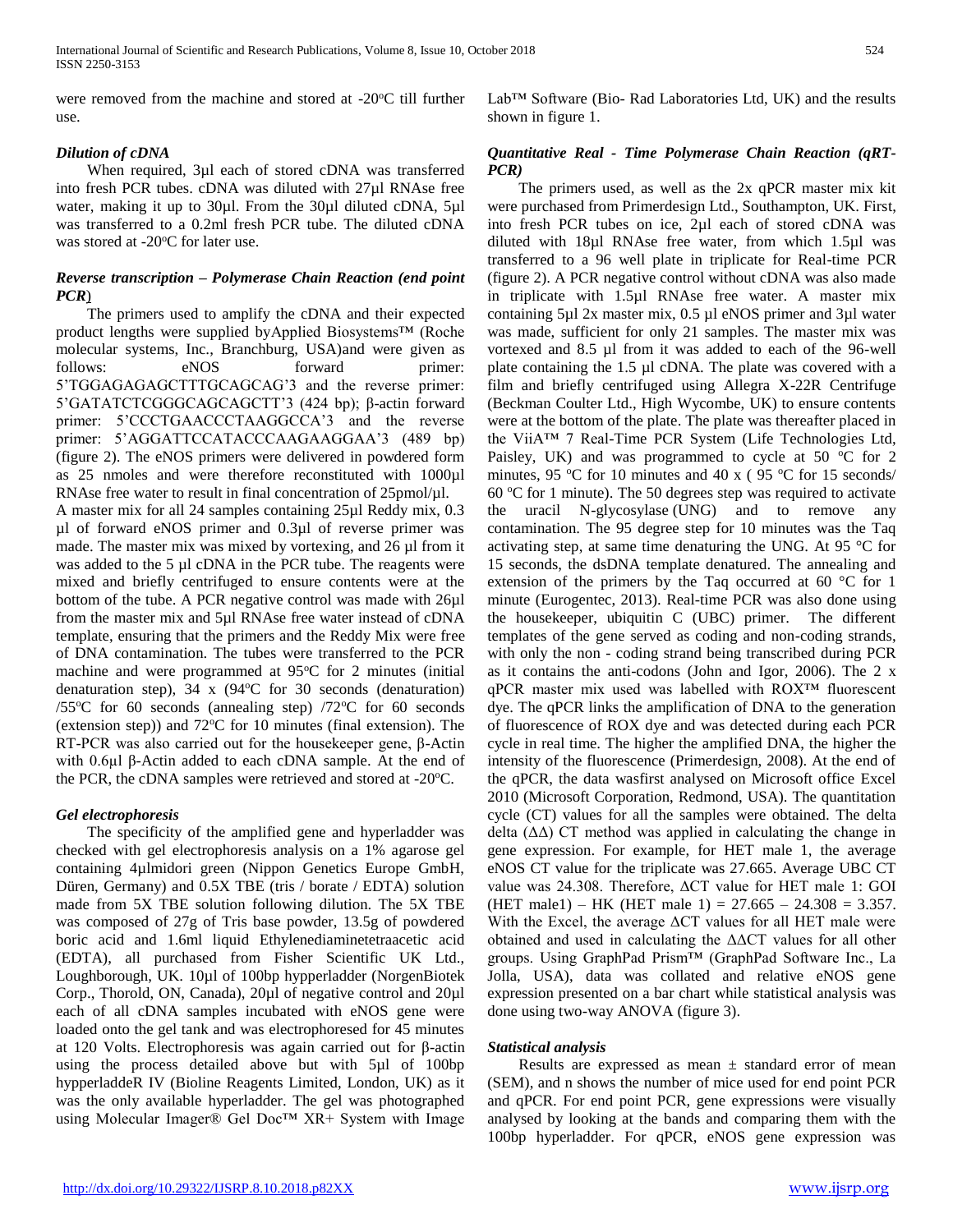analysed using two - way ANOVA followed by multiple comparison tests to compare the gene expression levels in both genotypes and phenotypes. A value for  $p < 0.05$  was considered to be significant.

#### III. RESULTS

*End point PCR* To investigate the gene expression of eNOS in heterozygous Cx 43 mice, end point PCR was used to measure the eNOS gene. PCR analysis was done with eNOS and β-Actin transcripts. PCR analysis of eNOS showed that the only visible eNOS bands were in W/T male and HET female and had band size of 200bp. This was however different from the expected size of 424 bp when compared with the hyperladder (figure 1A). Though, β-Actin was expressed in most of the samples, W/T female was not visible. The size of β-Actin detected was 600bp which was also different from the expected size of 489bp (figure 1B). There were no bands detected in the negative controls.

#### *qRT - PCR*

 For more efficiency and reliability, qRT – PCR was used to check the specificity of amplified gene product. eNOS gene was detected in lung tissues relative to UBC (figure 3). Using two way ANOVA, it was observed that there was no significant difference in the gene expression of eNOS in all four groups of mice models: HET male (1.0  $\pm$  0.19, n = 5), W/T male (0.86  $\pm$ 0.35, n = 6), HET female  $(1.04 \pm 0.14, n = 5)$  and W/T female  $(0.82 \pm 0.16, n = 5)$ . Both HET (Cx43) male and HET (Cx43) female mice showed approximately equal eNOS gene expression levels when compared with their W/T counterparts. There was no change in levels of expression of eNOS in W/T male and W/T female. When statistical analysis was performed at 95% confidence interval, there was no significant difference in eNOS gene expression in both genders ( $P = 0.98$ ) and genotype ( $P =$ 0.43).

#### **Table 1 The labelled lung tissue samples extracted from the 24 mice**

| <b>RNA</b> sample | Concentration<br>$(ng/\mu l)$ | <b>DNA/RNA</b><br>(260/280) | <b>Volume</b><br>of<br><b>RNA</b><br>$(\mu l)$ | <b>Volume</b><br>of<br>water<br>$(\mu l)$ | <b>Total volume</b><br>$(\mu l)$ |
|-------------------|-------------------------------|-----------------------------|------------------------------------------------|-------------------------------------------|----------------------------------|
| <b>HET Male</b>   |                               |                             |                                                |                                           |                                  |
| $\mathbf{1}$      | 110                           | 2.11                        | 10                                             | 2.9                                       | 12.9                             |
| $\overline{2}$    | 85                            | 2.14                        | 10                                             | $\boldsymbol{0}$                          | 10.0                             |
| $\overline{3}$    | 185                           | 2.13                        | 10                                             | 11.7                                      | 21.7                             |
| $\overline{4}$    | 235                           | 2.12                        | 10                                             | 17.6                                      | 27.6                             |
| $\overline{5}$    | 195                           | 2.13                        | 10                                             | 12.9                                      | 22.9                             |
| $\overline{6}$    | 195                           | 2.15                        | 10                                             | 12.9                                      | 22.9                             |
| W/T Male          |                               |                             |                                                |                                           |                                  |
| $\mathbf{1}$      | 275                           | 2.18                        | 10                                             | 22.35                                     | 32.35                            |
| $\sqrt{2}$        | 130                           | 2.10                        | 10                                             | 5.29                                      | 15.29                            |
| $\overline{3}$    | 260                           | 2.12                        | 10                                             | 20.58                                     | 30.58                            |
| $\overline{4}$    | 185                           | 2.17                        | 10                                             | 11.76                                     | 21.76                            |
| $\overline{5}$    | 135                           | 2.09                        | 10                                             | 5.88                                      | 15.88                            |
| $\overline{6}$    | 205                           | 2.09                        | 10                                             | 14.11                                     | 24.11                            |
| <b>HET</b> Female |                               |                             |                                                |                                           |                                  |
| $\mathbf{1}$      | 300                           | 2.10                        | 10                                             | 25.29                                     | 35.29                            |
| $\sqrt{2}$        | 85                            | 2.06                        | 10                                             | $\boldsymbol{0}$                          | 10                               |
| $\overline{3}$    | 320                           | 2.10                        | 10                                             | 27.64                                     | 37.64                            |
| $\overline{4}$    | 525                           | 2.13                        | 10                                             | 51.76                                     | 61.76                            |
| $\overline{5}$    | 490                           | 2.12                        | 10                                             | 47.64                                     | 57.64                            |
| $\overline{6}$    | 245                           | 2.10                        | 10                                             | 18.82                                     | 28.82                            |
| W/T Female        |                               |                             |                                                |                                           |                                  |
| $\mathbf{1}$      | 180                           | 1.89                        | 10                                             | 11.17                                     | 21.17                            |
| $\overline{2}$    | 115                           | 2.13                        | 10                                             | 3.52                                      | 13.52                            |
| $\overline{3}$    | 205                           | 2.10                        | 10                                             | 14.11                                     | 24.11                            |
| $\overline{4}$    | 245                           | 2.10                        | 10                                             | 18.82                                     | 28.82                            |
| 5                 | 470                           | 2.21                        | 10                                             | 45.29                                     | 55.29                            |
| $\overline{6}$    | 385                           | 2.13                        | 10                                             | 35.29                                     | 45.29                            |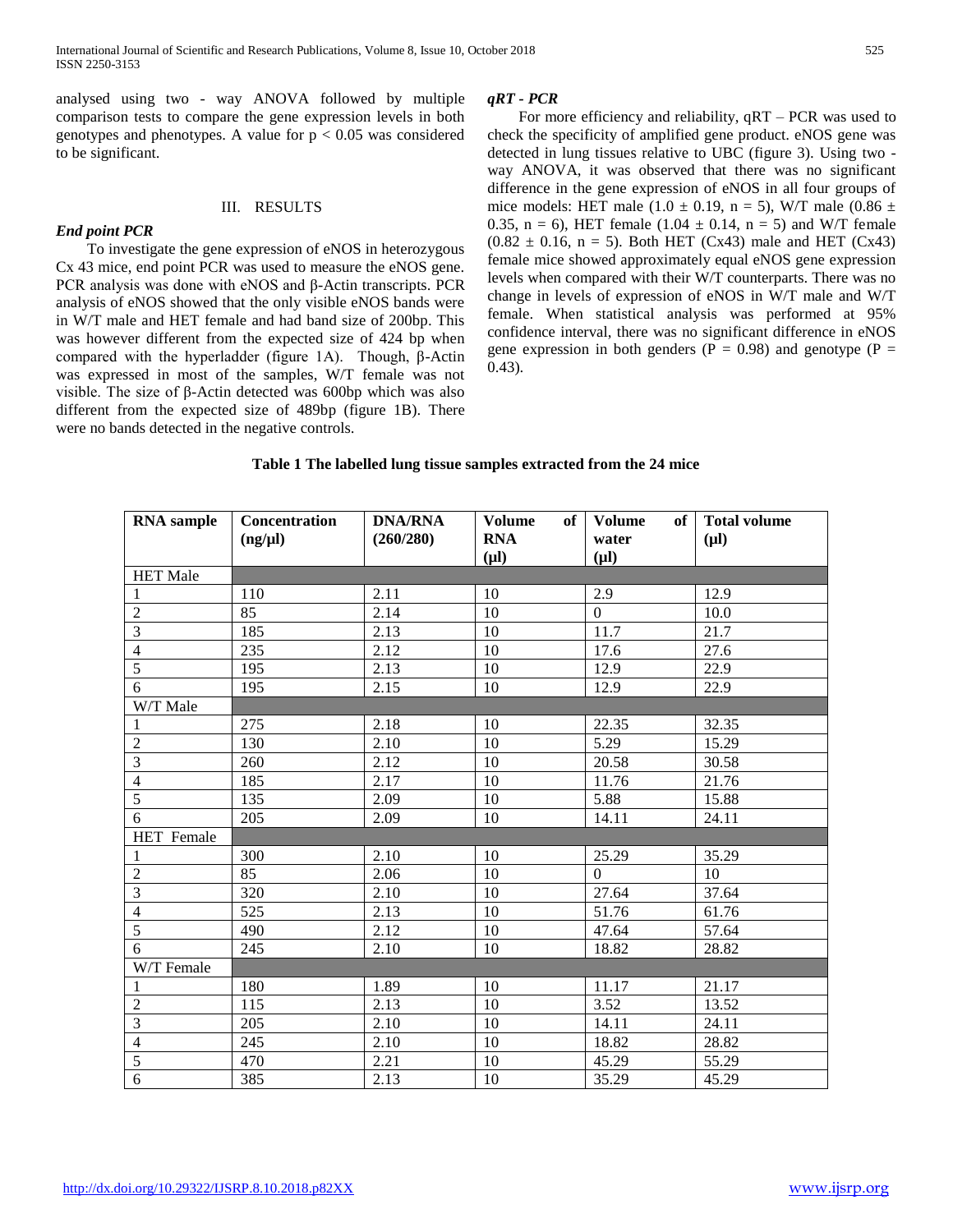# **Table 2 Quantified RNA samples obtained after nanodrop and the volume of water added to each sample to normalise it to 85ng/µl. The concentrations and DNA/RNA ratio are in duplicate values.**

| HET $(Cx 43 + 1)$ W/T male | HET $(Cx43 + 7)$ female | W/T female |
|----------------------------|-------------------------|------------|
| male                       |                         |            |
|                            |                         |            |
| 2                          |                         |            |
| 3                          |                         |            |
| $\overline{4}$             |                         |            |
| 5                          |                         |            |
| 6                          |                         |            |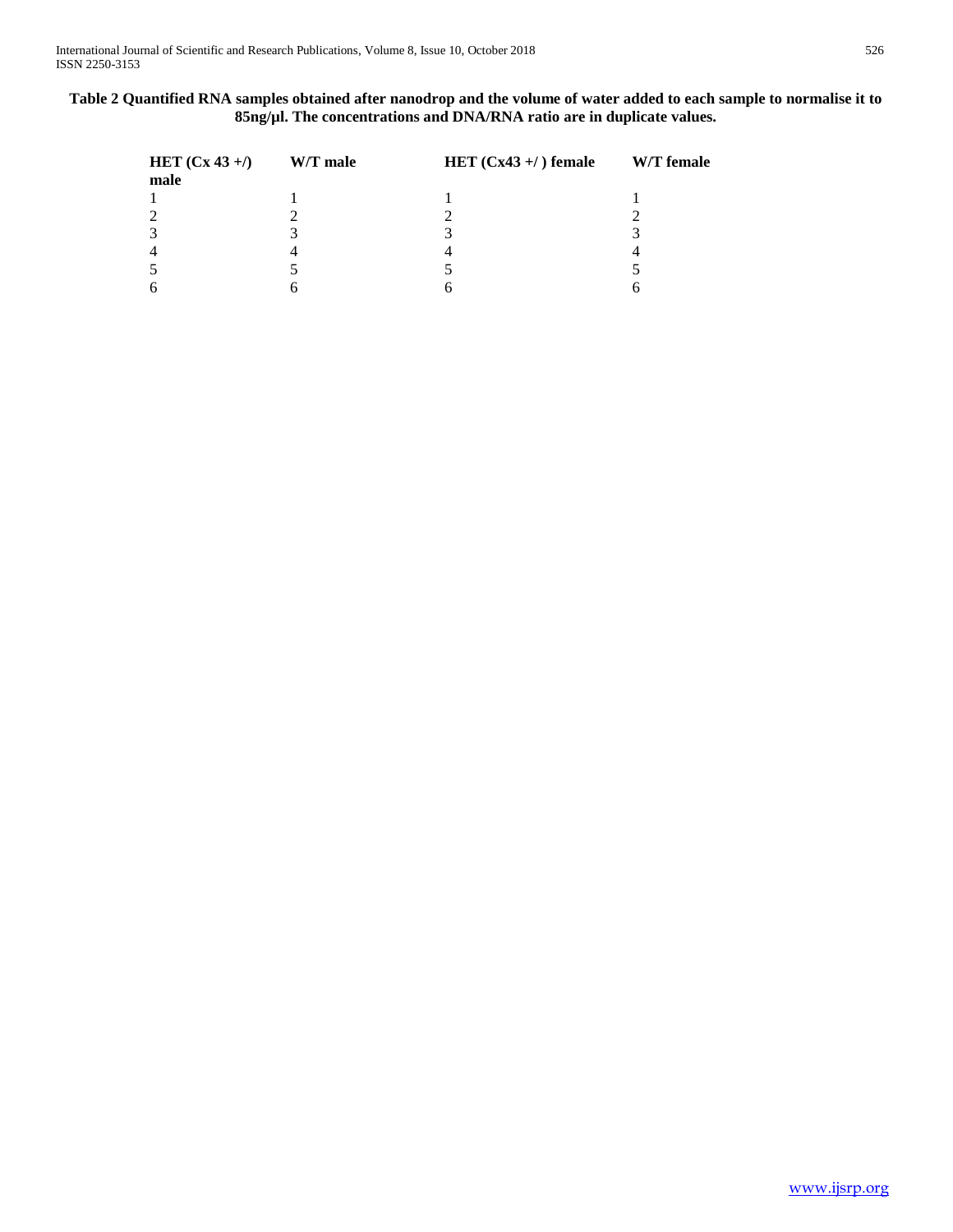# **eNOS gel electrophoresis image**





**(B)**

**Figure 1 Gel electrophoresis image** showing expression of eNOS gene (A) and β-Actin (B), control (C), with reference to 100bp hypperladder (H). The numbers represent each sample in a well, corresponding to cDNA from HET male (n = 6), W/T male (n = 6), HET female ( $n = 6$ ) and W/T female ( $n = 6$ ). Downward arrows indicate direction of migration of the samples. The expected gene size is also indicated.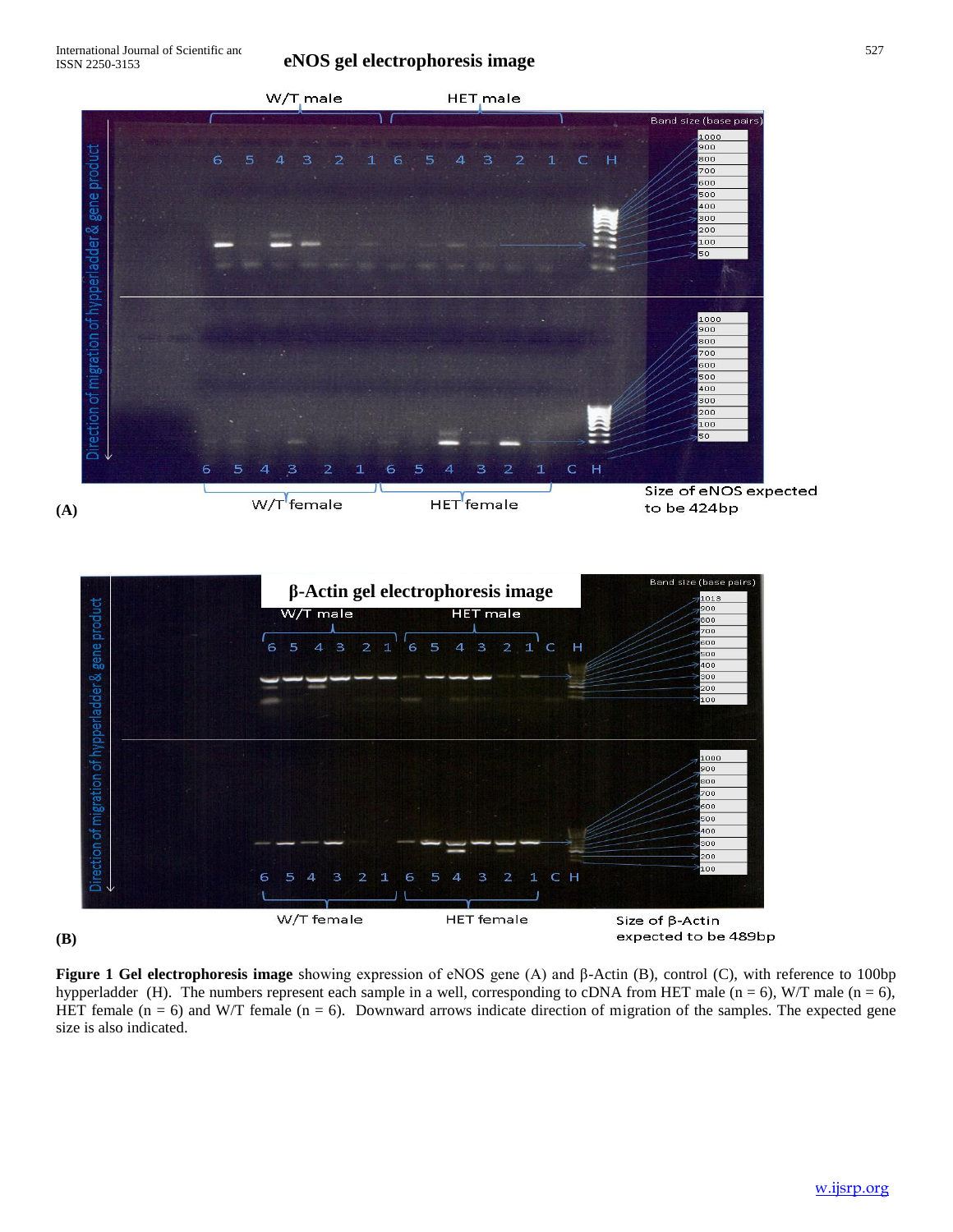

**Figure 2** Shows a presentation of how cDNA from 21 lung tissue samples, together with UBC or eNOS (respectively) was introduced into the 96 well qPCR plates in triplicates. Coloured wells and numbers inscribed corresponds to cDNA extracted from any of HET male, W/T male, HET female and W/T female. Wells F1, F2 and F3 are the control wells.



# Graph of eNOS gene expression relative to UBC in both wild type and heterozygous male and female mice

**Figure 3 Expression of eNOS** shows mean values  $\pm$  SEM of relative gene expression levels measured by  $qRT - PCR$ in lung tissues from W/T male (n = 6, blue column), HET male (Cx43 M),  $n = 5$ , red), W/T female (n = 5, green) and HET female (Cx43 F,  $n = 5$ , pink).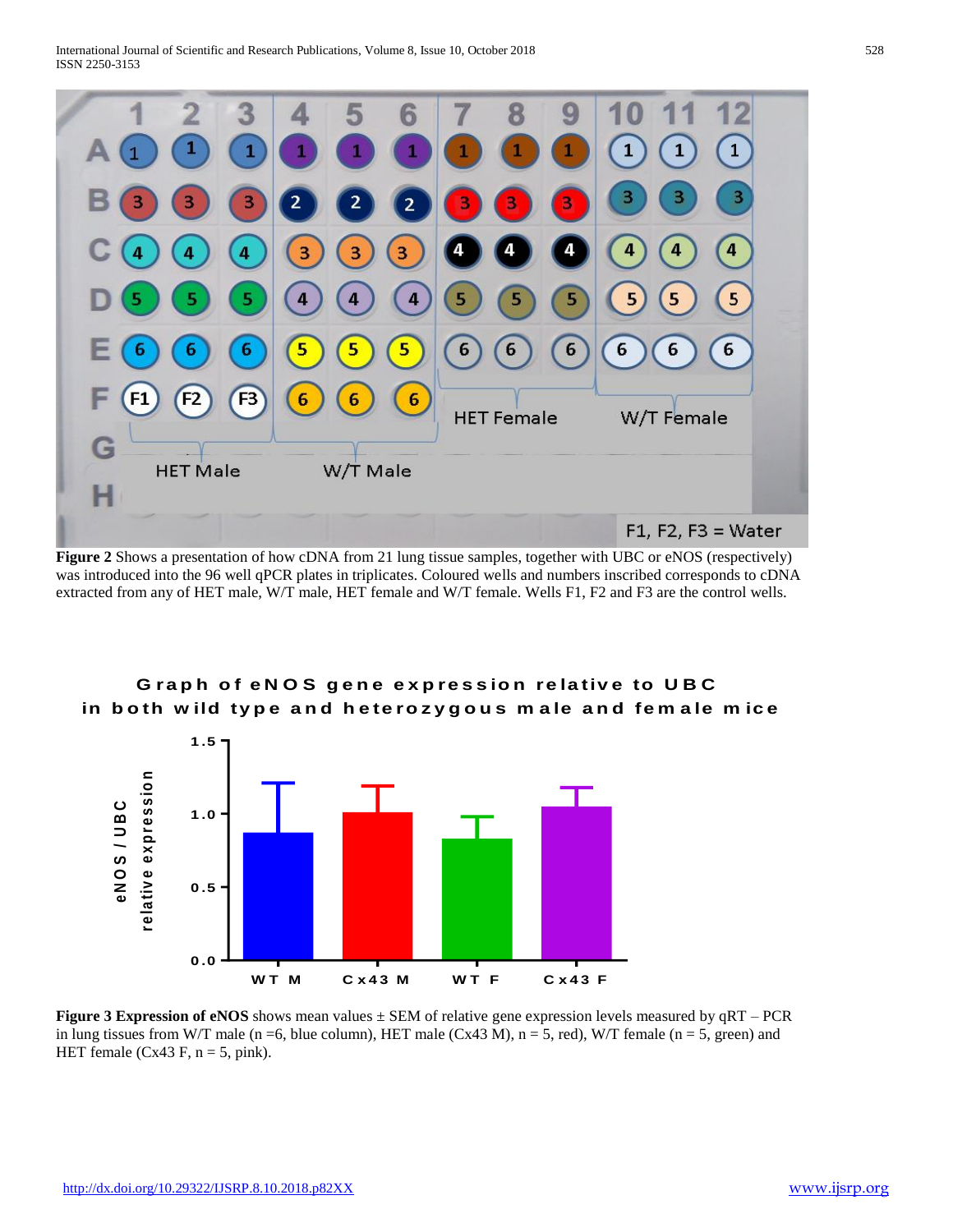#### IV. DISCUSSION

 The present study tested the expression of eNOS gene in genetically heterozygous Cx 43 (Cx 43  $+/-$ ) mice conducted in four groups of mice: W/T male, Cx43 +/- male, W/T female and Cx43 +/- female. The investigation for eNOS expression from the mice lung tissues was first carried out using RT – PCR. Since the bands do not correspond to the expected size of eNOS gene (434bp), it was suggested that the eNOS primers did not pick up the eNOS gene from the cDNA. Also, the negative control wells did not show any bands as they did not contain any cDNA. The housekeeping genes are essential in cellular maintenance in humans and animals and are thought to maintain constant expression levels in all cells, and so, are used as normalizing standards in gene expression (Eisenberg and Levanon, 2013). β-Actin was expressed in most of the samples, however, the few samples which appeared not visible suggests insufficient cDNA or contamination. The discrepancy in the size of β-Actin could be also be due to primers not picking the gene. The use of agarose gel electrophoresis in measuring gene expression of eNOS was quick and easy to cast, it was however unsuitable in separating low molecular weight samples (Baril and Nates, 2012), hence the need for qRT – PCR. UBC was shown to be present in the target DNA under test and was used to confirm that the qRT-PCR process worked properly. Since there was no change in the gene expression levels of eNOS, it was therefore suggested that eNOS expression (and possibly its signalling pathway) is not impaired in mice heterozygous in Cx43 (Cx43 +/- mice). Also, gender does not affect eNOS expression as there was no observed change in its expression in both genders. This observation was however not consistent with a recent study by Ruiz-Holst *et al*., (2010) in which sex-dependent alterations of eNOS protein expression in cardiac tissues of male and female W/T mice with heart failure was investigated. Female W/T mice eNOS protein expression levels and activation was shown to be higher than W/T males, and the difference could be due to the presence of eNOS de-phosphorylating calcineurin- A found in W/T males (Ruiz-Holst *et al*., 2010).

 Recent studies have shown Cx43 to be essential in coordinating cell proliferation and migration in vascular walls (Kwak *et al*., 2001). This was confirmed in smooth muscle cells of Cx43 gene knockout mice in which manifestation of accelerated growth of the neointima and the adventitia was observed (Liao *et al*., 2007). Diabetes – impelled inhibition of Cx 43 expression adds to vascular cell apoptosis in retinal endothelial cells of diabetic mice (Bobbie *et al*., 2010). Quantitative evaluation of Cx 43 expression was shown to be significantly reduced in borderline hypertensive rats  $(P \le 0.05)$ and spontaneously hypertensive rats  $(P \le 0.05)$  compared to normotensive controls (Dlugosová *et al*., 2008). The reduced Cx 43 expression was shown to contribute to remodelling of vascular cell wall and also affect gap junction communication, which was more pronounced in fully established hypertensive rats (Dlugosová *et al*., 2008). This suggests that the accelerated growth of the SMC correlates with Cx43 deletion. However, another finding revealed reduced neointimal formation in Cx 43 heterozygous mice (Chadijichristos *et al*., 2006). Interestingly, deletion of Cx43 in mice endothelial cells resulted in hypotension (Liao et al., 2001) as Cx43 expression was shown to

be upregulated in pulmonary arteries from chronically hypoxic rats (Billaud *et al.*, 2011). However, a decrease in the expression of Cx43 was observed in rats' aorta when nitric oxide synthase was inhibited (Haefliger and Meda, 2000). Mice with endothelial cell (EC) specific deletion of Cx43 showed severely reduced Ca2+ communication between the EC (Parthasarathi *et al*., 2006). Since NO biosynthesis in the EC depends on activation by  $Ca^{2+}$  calmodulin complex, and since there has been evidence that mutant mice which lack eNOS gene appears to be hypertensive (Rang *et al*., 2007), a link between Cx43 and eNOS expression has been established, though, with yet to be defined pathway (Yey *et al*., 2006). Since vascular connexins do not operate in isolation, modifying the expression of one connexin may affect the expression of the other (Kruger *et al*., 2002; Liao *et al*., 2001), and may also influence eNOS gene expression.

Given the different effects of Cx43 deletions in animal models, and the expression of eNOS gene in the mice tested, future work is therefore recommended in understanding the pathogenic basis of PAH. Reactive oxygen species, as well as the interaction of caveolin -1 and other Cx with eNOS affects eNOS activity (Loft Wilson *et al*., 2012),and this should be taken into account when investigating eNOS expression within a larger population of mice models. How these interactions contribute to rise in PAP could then be measured by taking hemodynamic measurements of lung tissues from the mice under investigation.

#### V. CONCLUSION

 In conclusion, the findings have demonstrated that eNOS gene is expressed in both W/T mice and mice heterozygous in Cx43 (Cx43 + / - mice). The expression level of eNOS gene has been shown not to be influenced by gender, and that Cx43 is involved in the development of PAH. Even though eNOS mutant mice seem to develop hypertension, the interaction of Cx43 and eNOS signalling pathway in the pulmonary vasculature appears to be a complex one. Based on these evidences, there are many routes for further research into the interaction of eNOS and other connexins, and how these interactions could affect the expression of eNOS which could possibly lead to the development of PAH.

#### ACKNOWLEDGEMENT

 The author wishes to acknowledge the kind support of the River State Sustainable Development Agency (RSSDA) through a grant provided to me for the entire duration of my studies. Finally, I give God the glory for his protection, mercies and faithfulness throughout my stay in the United Kingdom.

#### **REFERENCES**

Journal Articles

.

- [1] Barril, P; Nates, S (2012). Introduction to Agarose and Polyacrylamide Gel Electrophoresis Matrices with Respect to Their Detection Sensitivities, Gel Electrophoresis - Principles and Basics*.* Available: http://cdn.intechopen.com/pdfs-wm/35087.pdf. Last accessed 19th Feb 2016.
- [2] Billaud, M; Dahan, D; Marthan, R; Savineau, J; Guibert, C (2011). Role of the gap junctions in the contractile response to agonists in pulmonary artery from two rat models of pulmonary hypertension. *Resp research* 12(1): 30-30.